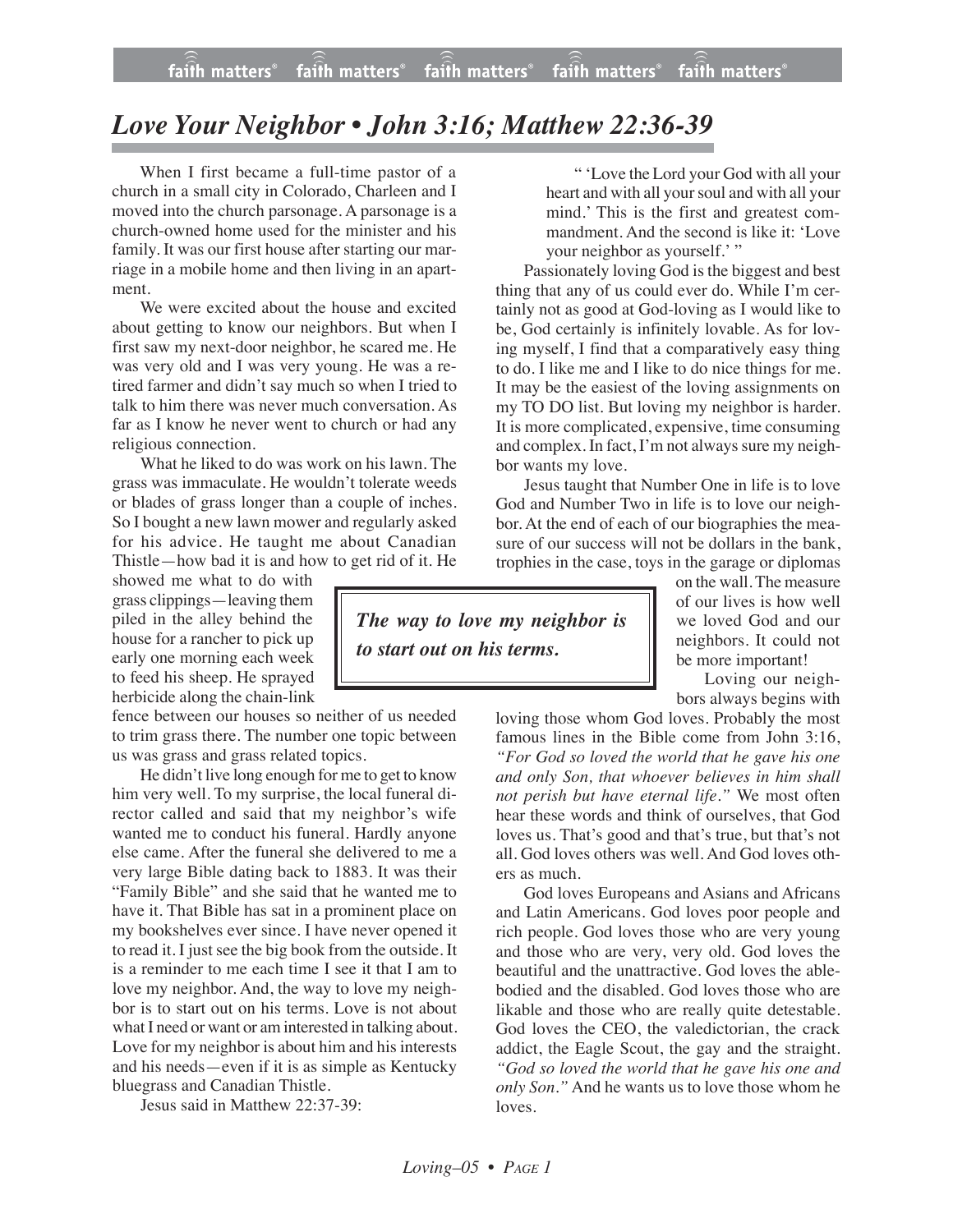Let me put this in personal terms. I love my wife. I love our four children. I love Wooddale Church. And I want other people to love those whom I love. Your attitude toward those who are important to me impacts our relationship.

It's the same with God. God loves our neighbors and God wants us to love our neighbors just as he loves them. Jesus even went so far as to insist that the way we treat others is the way we treat God. Listen to Jesus' teaching from Matthew 25:42-45:

> 'For I was hungry and you gave me nothing to eat, I was thirsty and you gave me nothing to drink. I was a stranger and you did not invite me in, I needed clothes and you did not clothe me, I was sick and in prison and you did not look after me.'

> "They also will answer, 'Lord, when did we see you hungry or thirsty or a stranger or needing clothes or sick or in prison, and did not help you?'

> "He will reply, 'I tell you the truth, whatever you did not do for one of the least of these, you did not do for me.' "

God not only calls us to love those whom he loves but he tells us that he so identifies with our neighbors and their needs that he considers our treatment of them to be our treatment of him.

Loving our neighbors requires that we define exactly who our neighbors are. The first century Jews took an obscure law from the Old Testament in Leviticus 19:18 that says, *" 'Do not seek revenge or bear a grudge against one of your people, but love your neighbor as yourself. I am the Lord.' "* They took the line that says "one of your people" to be the definition of who a neighbor was; so, a neighbor is one of my people; it's somebody like me.

That is a good place to begin. The neighbors we are to love are those who look like us, sound like us, live near us and are like us. Our neighbors may be members of our own family. They are people who live in our apartment complex or neighborhood. They are our coworkers and classmates. This is absolutely right—they are our neighbors and we should love them for Jesus' sake.

But, Jesus up-sized the idea of neighbor. We all know what upsizing is from Wendy's, McDonald's or Burger King. It's when you order a hamburger, fries and a coke for a combo price and the server asks if you want to upsize for an extra 49 cents. For a little more money you get a Biggie Coke and Super-size fries. It's sort of the same only more. Jesus upsized the idea of a neighbor when he told the story of an inquisitive lawyer in Luke 10:25-37:

On one occasion an expert in the law stood up to test Jesus. "Teacher," he asked, "what must I do to inherit eternal life?"

"What is written in the Law?" he replied. "How do you read it?"

He answered: " 'Love the Lord your God with all your heart and with all your soul and with all your strength and with all your mind; and, 'Love your neighbor as yourself.'"

"You have answered correctly," Jesus replied. "Do this and you will live."

But he wanted to justify himself, so he asked Jesus, "And who is my neighbor?"

In reply Jesus said: "A man was going down from Jerusalem to Jericho, when he fell into the hands of robbers. They stripped him of his clothes, beat him and went away, leaving him half dead. A priest happened to be going down the same road, and when he saw the man, he passed by on the other side. So too, a Levite, when he came to the place and saw him, passed by on the other side. But a Samaritan, as he traveled, came to where the man was; and when he saw him, he took pity on him. He went to him and bandaged his wounds, pouring on oil and wine. Then he put the man on his own donkey, took him to an inn and took care of him. The next day he took out two silver coins and gave them to the innkeeper. 'Look after him,' he said, 'and when I return, I will reimburse you for any extra expense you may have.'

"Which of these three do you think was a neighbor to the man who fell into the hands of robbers?"

The expert in the law replied, "The one who had mercy on him".

Jesus told him, "Go and do likewise." In those days Jews and Samaritans didn't like each other. Many of them wouldn't even speak to each other. With this parable of the Good Samaritan Jesus upsized the idea of neighbor to include people who aren't like us. Our neighbors are those who speak other languages, have different colored skin, believe in other religions, eat strange foods, have different smells, behave in ways that are unfamiliar or uncomfortable and are just not like us. Jesus upsized the idea of neighbor to include anyone who has a need we can help to meet.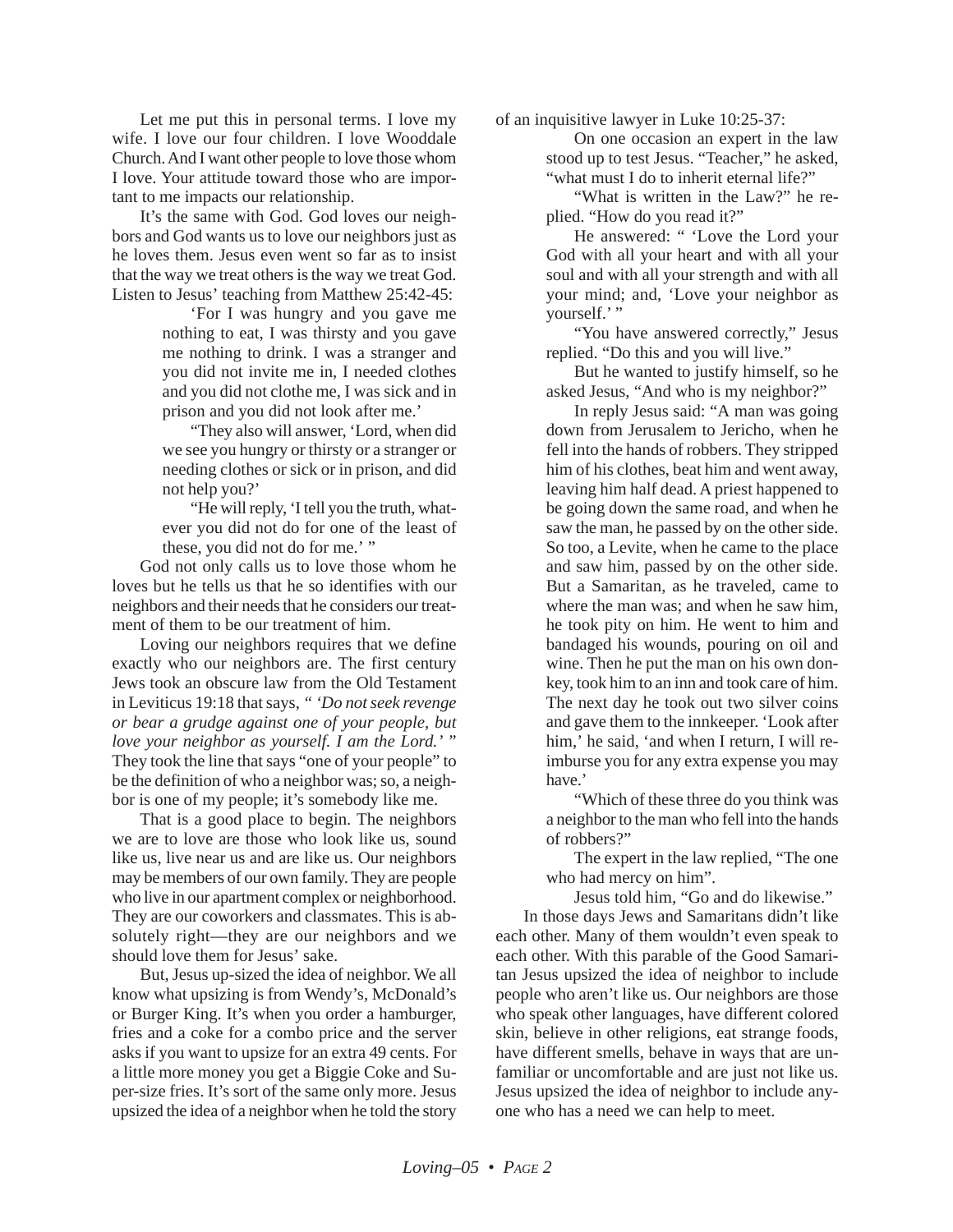Jesus had another way of explaining it in what we have come to call the *Golden Rule*. Jesus said in Luke 6:31, *"Do to others as you would have them*

*do to you."* Jesus asks us to imagine trading places with our neighbors. Imagine some supernatural snap of the fingers that switches you with your next-door neighbor, your co-worker, your customer or client or patient. Imag-

ine if you were the one living in skin of a different color, suffering from HIV-AIDS, struggling to get a job, speaking English with a heavy accent, needing a ride to work, going through a divorce, frightened by the curse of a witch doctor or simply ignorant of the love of God through Jesus Christ.

If you were she and she were you . . . if you and he traded places . . . how would you want to be treated? How would you like to be loved? Would you want someone to be kind to you? Would you like to get some financial help? Would you want to be told about forgiveness of sin and eternal life through Jesus? Would you want help finding a job? Would you be glad for some compassion and special attention?

We all know the answer to those questions. The answer is "of course!" Well, Jesus said in Matthew 22:37-39, *"Love the Lord your God with all your heart and with all your soul and with all your mind. This is the first and greatest commandment. And the second is like it: "Love your neighbor as yourself."* Christians are those who love their neighbors the way they love themselves. We are those who treat others the way we would want to be treated.

I'm going to assume we're all on the same page, that we want to do this. If we're Christians we want to love our neighbors as ourselves. We're just not sure exactly what we're supposed to do. But "do" is the key word because love is what we do. Love is not mostly about what we feel, it's mostly about our actions. James 2:14-19 asks:

> What good is it, my brothers, if a man claims to have faith and has no deeds? Can such faith save him? Suppose a brother or sister is without clothes and daily food. If one of you says to him, "Go, I wish you well; keep warm and well fed," but does nothing about his physical needs, what good is it? In the same way, faith by itself, if it is not accompanied by action, is dead.

> But someone will say, "You have faith; I have deeds."

Show me your faith without deeds, and I will show you my faith by what I do. You believe that there is one God. Good! Even

> the demons believe that—and shudder.

The teaching is clear that the difference between demons and Christians is not belief in God but what

we do with our belief. Demons believe and act badly. Christians believe and act neighborly. Loving our neighbors is what we Christians do. It proves we really are Christians.

*Love is not mostly about what we feel, it's mostly about our actions.*

> So, what are we supposed to do? There are six billion people in the world. There are 175,000 who live within a five-mile radius of the Wooddale Church building. I could not possibly know most of them much less do them any good. There are so many people with so many needs. I am one person with limited resources. What can I do to love my neighbors?

Here are some loving things we might do:

1.) Begin with needs we know. Who do you already know? What are their needs? What can you do to love them in Jesus' name?

2.) Pray for your neighborhood. Make a list of the people who live in your neighborhood. Divide the list into seven parts. Pray for 1/7 of your neighbors every day. Ask God to show you their needs. Pray for their needs to be met. Pray for them to become Christians if they are not already believers.

3.) Give money. When I was a teenager I resolved to give money to support missionaries who would love and evangelize people in parts of the world where I would never go. I was earning minimum wage at part-time jobs. I had very little money but I gave anyway. Year after year, decade after decade, I made it a high priority to love my international neighbors through financial support. I made annual faith promises year after year after year. Some of those years it seemed absolutely impossible, but not once did God fail to provide the money I needed to give. Not once did I miss the goal. As I look back I wouldn't change a thing nor would I ever want back a single dollar I gave. It has been and con